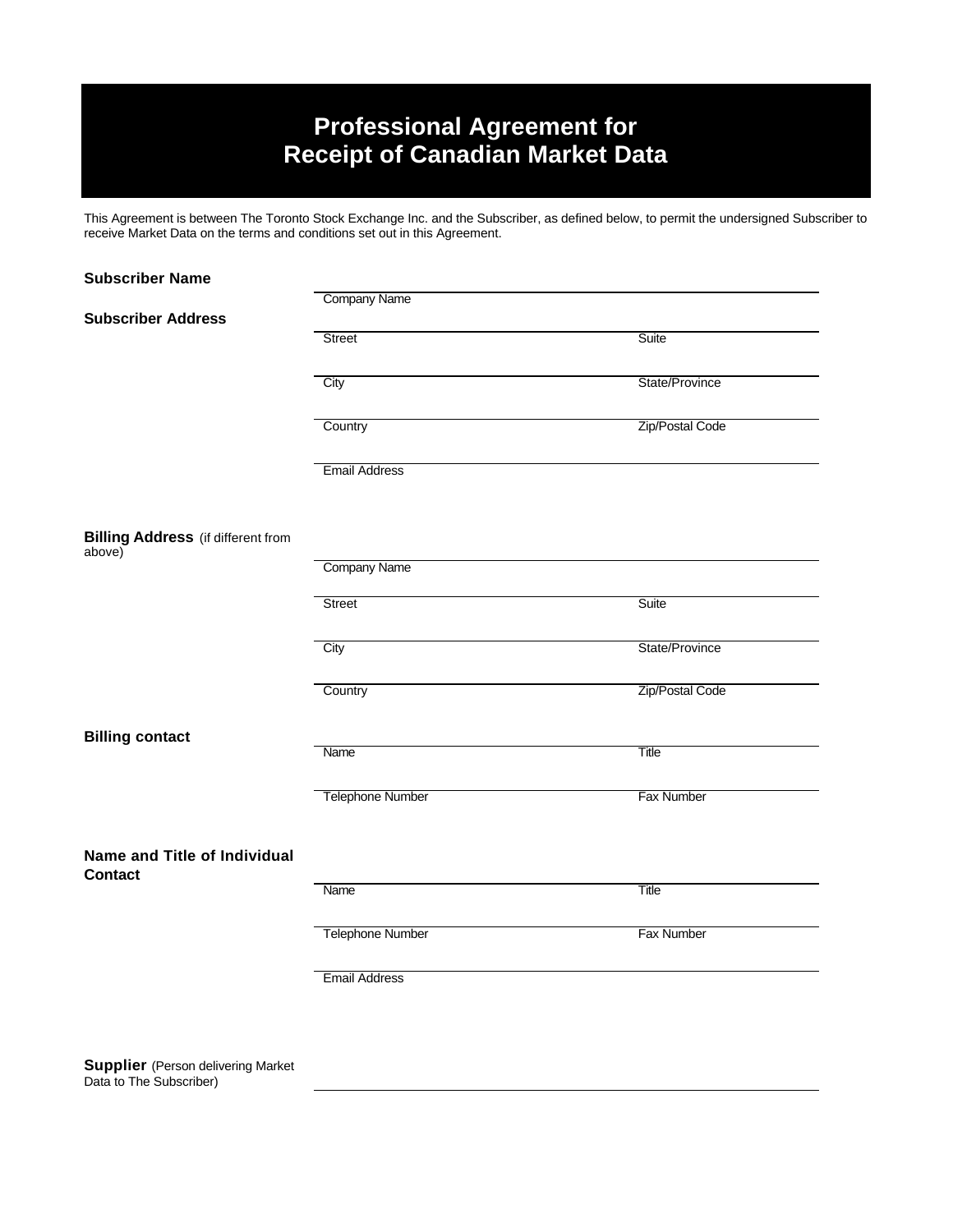## **1. Definitions**

The following terms when used in this Agreement shall have the meanings set out below:

**"Agreement"** means this agreement together with any Schedule executed by the Subscriber made in connection with this agreement, such Schedule forming an integral part of this agreement.

**"CEG"** means the Canadian Exchange Group, an agency operated by the TSE on behalf of itself, and the Canadian Venture Exchange together with such other Persons as may become members of the Canadian Exchange Group from time to time, for whom the TSE acts as agent. For the purposes of this Agreement, CEG shall refer to the members comprising the Canadian Exchange Group jointly and severally.

**"Interrogation Device"** means any device or equipment (i.e.,computer, data processing equipment, communications equipment, monitor, terminal) that the TSE has authorized to be in Receipt of Market Data from a Supplier and which, at any time, either (i) displays, transmits or communicates Market Data to any Person in visible, audible, or other comprehensible form or (ii) uses or processes Market Data for any purpose or in any manner which is different than described herein.

**"Market Data"** means any information provided through the facilities of the TSE and/or the CEG, directly or indirectly, relating to (i) securities or other financial instruments, markets, products or indices; (ii) information, data and services from Third Party Contributors; or (iii) other information and data including without limitation, order data provided from the TSE, the CEG and Third Party Contributors.

**"Person"** means a natural person, proprietorship, or any corporation, partnership or organization.

**"Receipt of Market Data"** means the physical capability, whether used or not, of receiving Market Data through an Interrogation Device.

**"Schedule"** means a schedule executed by the Subscriber pursuant to this Agreement.

**"Subscriber"** means the Person who has executed this Agreement.

**"Supplier"** means a Person who has executed a distribution agreement with the TSE and from whom the Subscriber is in Receipt of Market Data.

**"Third Party Contributor"** means any Person, other than the members of the CEG, who provides any information to the TSE for dissemination by the TSE pursuant to the terms of this Agreement.

**"TSE"** means The Toronto Stock Exchange Inc., a corporation continued pursuant to the laws of the Province of Ontario, Canada.

#### **2. License for Use of and Proprietary Interest in Market Data**

- (a) During the term of this Agreement, the TSE grants to the Subscriber a non-exclusive, non-transferable license to receive and use the Market Data transmitted to it and thereafter to use such Market Data in accordance with the terms of this Agreement.
- (b) The Subscriber acknowledges and agrees that the TSE and/or the CEG: (i) have copyright, *sui generis* and other proprietary rights in the Market Data that originates on or derives from markets regulated or operated by the TSE and/or CEG and that such Market Data has been derived from databases owned by the TSE and/or CEG; and (ii) compilation or other rights in Market Data gathered from other sources. As such the Subscriber's use of such Market Data is subject to the limitations set out herein. The Subscriber further acknowledges and agrees that the Third Party Contributors have proprietary rights in their respective Market Data. In the event of any misappropriation or misuse, the TSE, the CEG or the Third Party Contributors shall have the right to obtain injunctive relief for its respective materials.

## **3. Fees**

- (a) **Payment**. The Subscriber agrees to pay the TSE the then effective charges as set out by the TSE from time to time for the Receipt of Market Data, including all applicable interest, late fees or penalties. The Subscriber shall pay the charges invoiced for the Receipt of Market Data in the currency specified in the TSE invoice in accordance with the terms and conditions set out in such invoice. The Subscriber shall assume full and complete responsibility for the payment of any taxes, charges or assessments imposed on the Subscriber or the TSE in connection with the Receipt of Market Data, other than income taxes imposed on the TSE.
- (b) **Billing**. Unless otherwise notified by the TSE, the TSE will bill the Subscriber monthly for the Receipt of Market Data in accordance with the information provided to the TSE by the Supplier. The Subscriber shall ensure that it is being billed correctly and shall pay the invoice promptly. Errors or omissions in the invoice, any errors, delays, or failure in sending or receiving invoices do not exempt the Subscriber from its payment obligations.
- (c) **Changes**. The TSE may modify the fees charged in connection with the Receipt of Market Data. The TSE shall provide the Subscriber with ninety (90) days prior written notice of any change to the fees charged in connection with the Receipt of Market Data.

## **4. Equipment and Data Security**

(a) **Transmission Prohibited.** The Subscriber shall use the Market Data only for its individual and/or internal business use. The Subscriber shall not sell, lease, furnish, distribute or otherwise permit or provide access to the Market Data to any other Person without prior written approval from the TSE. The Subscriber shall not present the Market Data in any unfair, misleading or discriminatory format.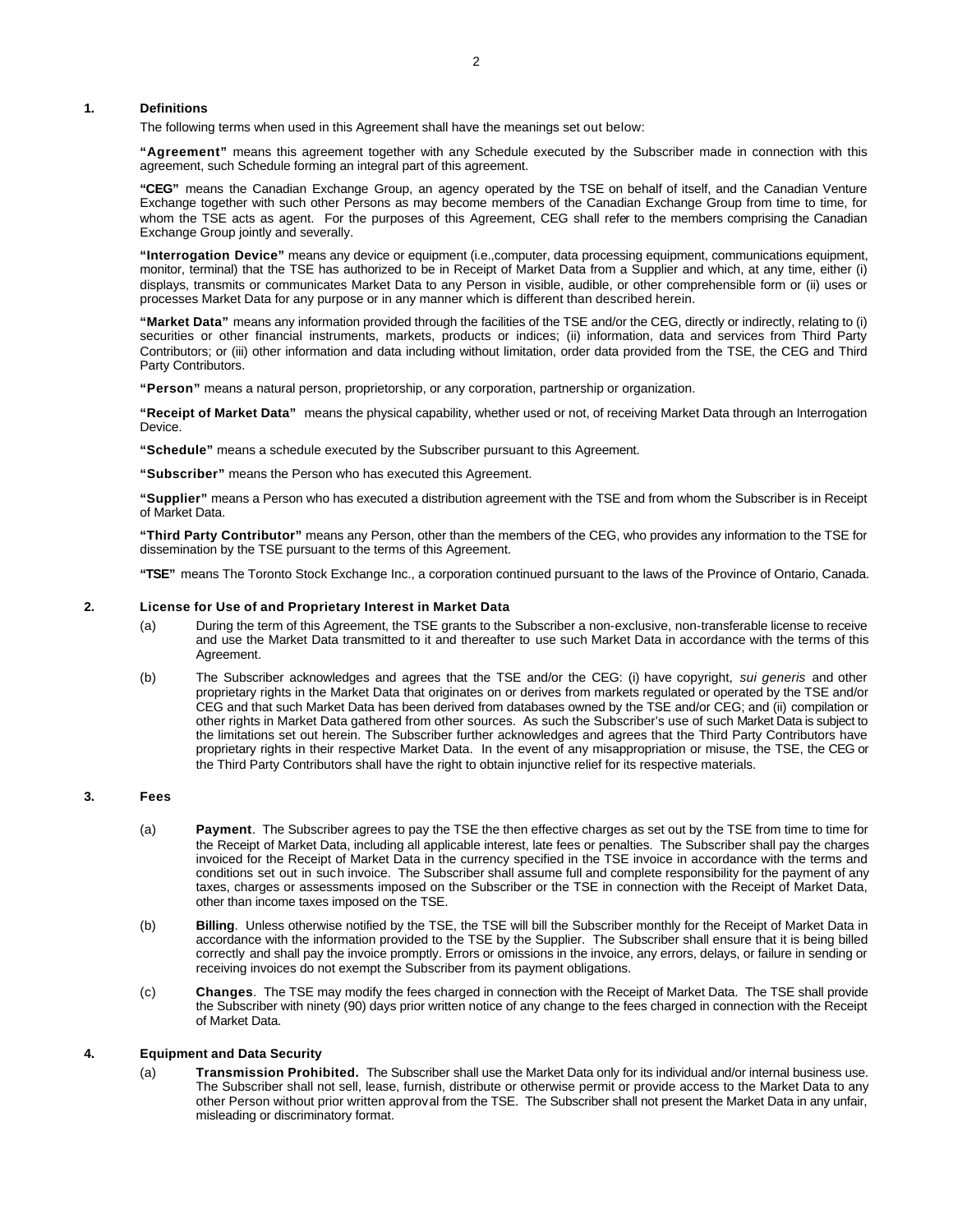- (b) **Control of Equipment**. The Subscriber shall ensure that only the Subscriber, its partners, officers, and employees have access to any and all Interrogation Devices and that no other Person may access these Interrogation Devices. The Subscriber shall not access Market Data through any means other than such Interrogation Devices.
- (c) **Equipment Security.** The Subscriber shall take reasonable security precautions to prevent unauthorized Persons from gaining access to the Market Data and the Interrogation Devices, including without limitation carefully locating and protecting all Interrogation Devices to ensure compliance with this Agreement. The Subscriber must ensure that any Person installing or maintaining the Subscriber 's Interrogation Devices complies with all such security requirements.
- (d) **Displays Accessible to the General Public.** Notwithstanding sections 4(a) and 4(b) of the Agreement, the Subscriber may permit the general public to access its Interrogation Devices provided that (i) the Subscriber controls the premises and accesses to them; and (ii) the Subscriber notifies the TSE in writing of such installation. The Subscriber may allow individuals passing by or visiting the premises to operate or view the Interrogation Devices occasionally and for limited periods of time.
- (e) **Inspection**. At any reasonable time on reasonable notice, the Subscriber shall allow authorized representatives of the TSE to access its premises for the purpose of examining any and all Interrogation Devices used by the Subscriber, its partners, officers and employees.

# **5. Data Not Guaranteed**

(a) **Warranties/Disclaimer of Warranties.** The TSE shall endeavour to offer the Market Data provided as promptly and accurately as reasonably practicable. In the event that the Market Data is not available as a result of a failure by the TSE to perform its obligations under the Agreement, the TSE will endeavour, giving due regard for the cost, time and effect on other users, to correct such failure. The TSE expressly disclaims, and the Subscriber hereby expressly waives, all warranties, representations, conditions, covenants or undertakings, express or implied, including without limitation w arranties or conditions of merchantability and fitness for a particular purpose, timeliness, truthfulness, sequence, completeness, accuracy and freedom from interruption.

## (b) **Limitation of Liability.**

- (i) The TSE shall not be liable to the Subscriber or any other Person for any loss, damage, cost, expense or other liability or claim (including without limitation, loss of business profits, trading losses, loss of anticipated profits, business interruption, loss of business information or for indirect, special, punitive, consequential or incidental loss or damage or other pecuniary loss) of any nature arising from any use or inability to use the Market Data, howsoever caused, including by the TSE's negligence or reckless or wilful acts or omissions, even if the TSE is advised of such possibilities.
- (ii) The TSE shall not be liable to the Subscriber or any other Person for the unavailability, interruption, delay, incompleteness or inaccuracy of the Market Data.
- (iii) If the TSE is for any reason held liable to the Subscriber or to any other Person, whether in tort or contract, the cumulative liability of the TSE to the Subscriber and any other Person claiming through or on behalf of the Subscriber is limited to the greater of:
	- (A) one (1) month fees paid by the Subscriber under this Agreement; and (B) \$500.
		- \$500.

# **6. CEG and Third Party Contributors Limitations of Liability**

- (a) **Disclaimer of Warranties.** The CEG and the Third Party Contributors make no representations, conditions, warranties, covenants or undertakings, express or implied, including without limitation, warranties or conditions of merchantability and fitness for a particular purpose, timeliness, truthfulness, sequence, completeness, accuracy and freedom from interruption.
- (b) **Limitation of Liability.** The CEG and the Third Party Contributors shall not be liable to the Subscriber or any Person for any loss, damage, cost, expense or other liability or claim, (including without limitation, loss of business profits, trading losses, loss of anticipated profits, business interruption, loss of business information or for indirect, special, punitive, consequential or incidental loss or damage or other pecuniary loss) of any nature arising from any use or inability to use the Market Data, howsoever caused, including by the CEG's or the Third Party Contributors' negligence or reckless or wilful acts or omissions, even if the CEG or the Third Party Contributor advised of such possibilities.

## **7. Dissemination, Discontinuance or Modification**

The TSE is not obligated to continue to provide any type of Market Data in the present form or configuration or under the current specifications or requirements or to continue to use existing communications facilities. The TSE, in its sole discretion, may from time to time make additions to, deletions from or modifications to the Market Data or manner of disseminating such Market Data.

## **8. Indemnification**

The Subscriber shall indemnify and hold harmless and defend the TSE, the CEG and/or Third Party Contributors, their directors, officers, employees and agents from and against any and all suits, claims, proceedings at law or in equity, and any and all liability, loss or damage, including reasonable solicitor's fees, arising out of or in connection with (i) any claim made by any Person in respect of or as a result of any non-compliance by the Subscriber with the terms and conditions of this Agreement; or (ii) any claim made by any Person arising out of or related to the Subscriber's receipt and use of the Market Data, whether authorized or unauthorized under this Agreement, including without limitation any claim in respect of delays in providing, any errors in or omissions from the Market Data, or the transmission and delivery thereof, or the termination of, or the failure to supply any of the Market Data to a Supplier.